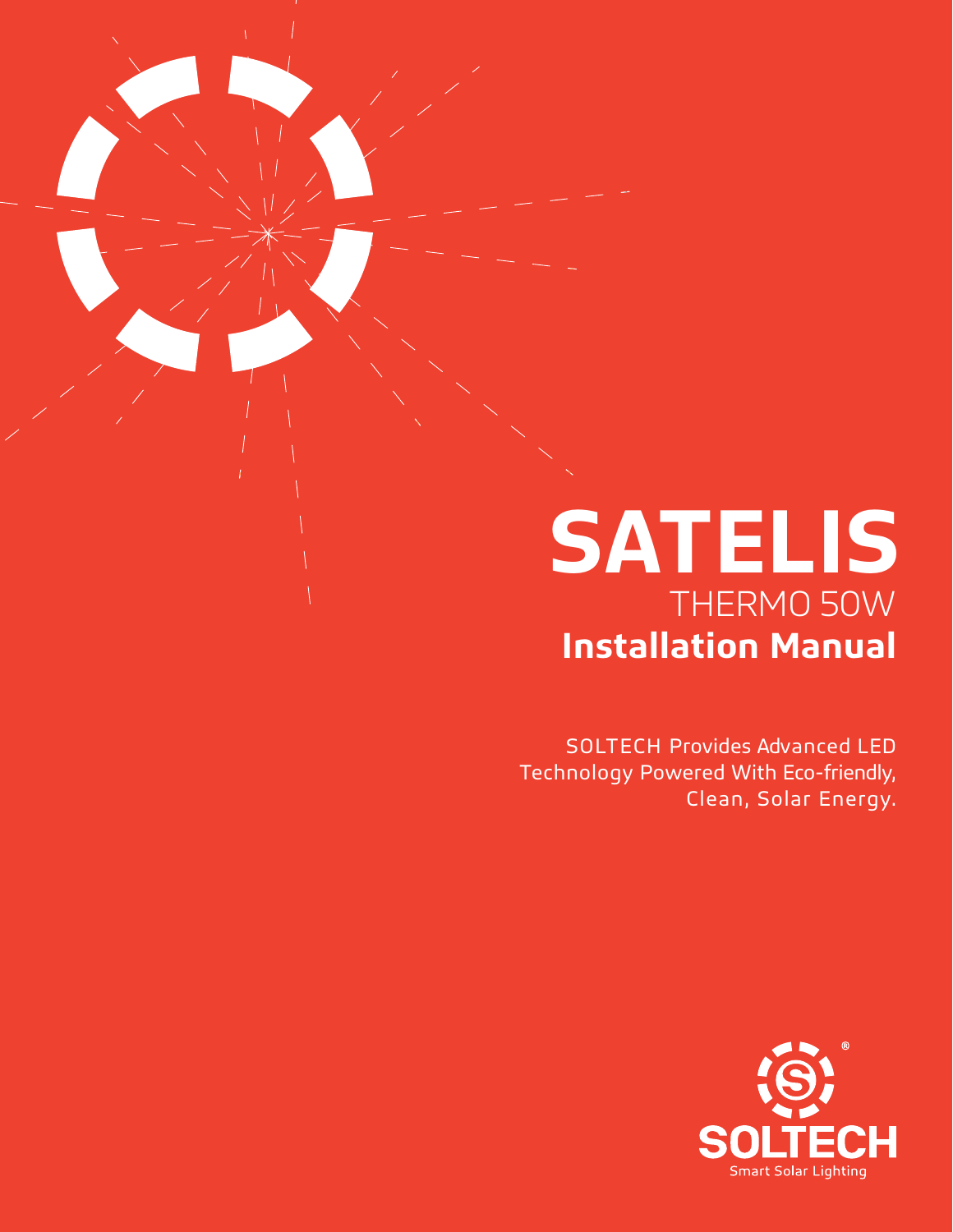

# **Contents**

| 01 Check List                         | (14   |
|---------------------------------------|-------|
| 02 Introduction                       | 06    |
| 03 Specifications                     | 07    |
| 04 Luminous Distribution              | 08    |
| <b>05 Battery Notes</b>               | 09    |
| 06 Installation and Wiring Compliance | 010   |
| 07 Order Information Chart            | (111) |
| <b>08 Mounting Accessories</b>        | 012   |
| 09 Installation                       | 014   |
| 10 Panel Angle                        | 016   |
| 11 Remote Control Guide               | 18    |
|                                       |       |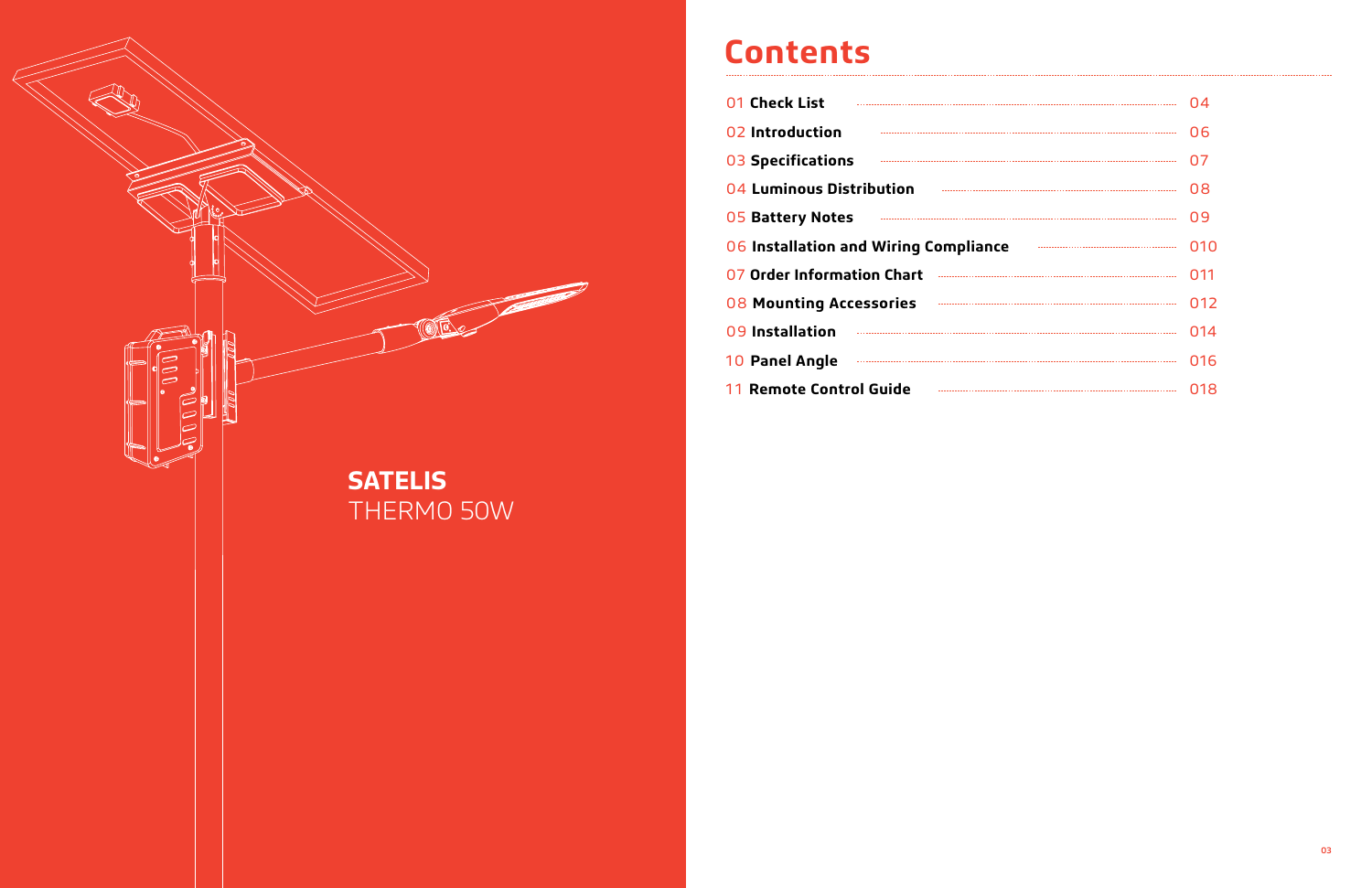









# 01 **Check List**

# **SATELIS** THERMO 50W



















Solar Panel

Component Kit A





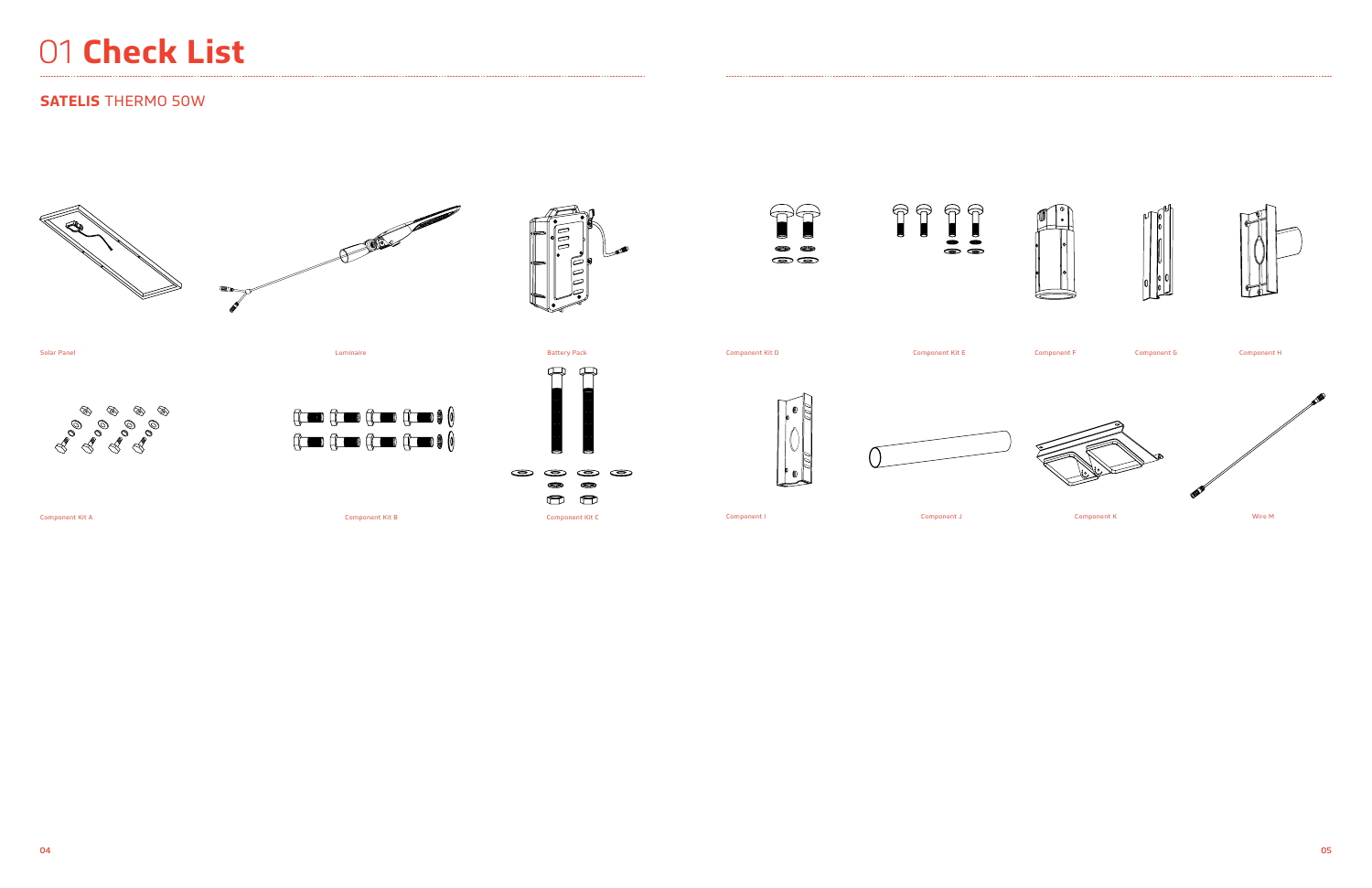# 02 **Introduction** 03 **Specifications**

# **Thank you for purchasing SATELIS THERMO Urban Lighting Products.**

### **Introduction**

The high-performance SATELIS THERMO series is a municipal-grade solar outdoor lighting system that provides bright off-grid light. This heavy-duty commercial dedicated series is ideal for highways, city streets, large parking lots, and area lighting. It comes in a wide choice of configurations, lighting outputs, and recommended pole heights. The SATELIS THERMO series is optimized to provide years of bright, reliable light. Industry-leading efficiency, dense batteries, and advanced controls to guarantee the highest possible off-grid autonomy.

# **Important**

In order to avoid deep discharge of the battery during storage, please fully recharge your battery every 4 months. Please make sure that the light is installed in an area with sufficient sunlight irradiance. A strict minimum of 3.5 hours/day of sunshine on average is recommended. Select the right operating mode according to the local legislation needs and the local sunshine conditions. Keep it away from shadows. Self-cleaning available when the light fixture have minimum angle of 15 degrees.

Please save these instructions. Read all of the instructions carefully before attempting to carry out any installation or wiring. Do not open or attempt to repair the product on your own, as it many cause serious damage and would void the product warranty. Contact your local distributor for any questions concerning the installation.

Range of the light module on the lighting fixture is 20–26 feet (6–8 meters). The ideal installation spacing is >16 feet(5 meters). When installing two or more lighting fixtures on one pole, select desired operating mode before installation. Interference can cause delay or malfunction when using the remote control to change operating modes after installation.

# **Precautions when working with solar panels**

When the solar panel is exposed to sunlight, a voltage appears at the output terminals of the solar panel turning it into a source of electricity. To avoid a shock hazard, make sure the solar panel is covered with an opaque (dark) later such as paper or cloth during the installation. Do not make contact with the terminals when the panel is exposed to sunlight or any other light source.



\* The solar charge time data is base on 77 degree F ambient temperature with the panel pointed directly at the solar radiation. The standard radiation value is 1000W/m2.

| <b>Specifications</b>              | <b>SATELIS</b> THERMO 50W                   |  |  |  |  |  |  |
|------------------------------------|---------------------------------------------|--|--|--|--|--|--|
| <b>LED Nominal Power</b>           | <b>50W</b>                                  |  |  |  |  |  |  |
| <b>Solar Panel</b>                 | 18V 145W                                    |  |  |  |  |  |  |
| LiFePO <sub>4</sub> Battery        | 691WH 12.8V 54AH                            |  |  |  |  |  |  |
| Weight                             | 91.8Lbs                                     |  |  |  |  |  |  |
| Lumen Output@5000K                 | 10,000                                      |  |  |  |  |  |  |
| <b>CRI</b>                         | > 70 (> 80 Optional)                        |  |  |  |  |  |  |
| <b>LED Chip</b>                    | Lumileds 5050<br>(215lm-CR>70)              |  |  |  |  |  |  |
| <b>EPA</b>                         | 11.3 $ft^2$                                 |  |  |  |  |  |  |
| <b>Waterproof Rate</b>             | <b>IP65</b>                                 |  |  |  |  |  |  |
| Casting                            | Aluminum                                    |  |  |  |  |  |  |
| Efficiency@5000K                   | 200lm/W                                     |  |  |  |  |  |  |
| * Charging Time                    | 8hrs                                        |  |  |  |  |  |  |
| <b>Operation Mode</b>              | Remote control and<br>One-key Setting       |  |  |  |  |  |  |
| <b>Installation Height</b>         | $15-20$ ft                                  |  |  |  |  |  |  |
| <b>Operating Temperature</b>       | -4 to 122°F                                 |  |  |  |  |  |  |
| <b>Charging Temperature</b>        | 5 °F to 145 °F                              |  |  |  |  |  |  |
| <b>Maximum Autonomy@Full Power</b> |                                             |  |  |  |  |  |  |
| <b>Motion Sensor Mode</b>          | 40%-100% 30hrs<br>20%-80% 65hrs             |  |  |  |  |  |  |
|                                    |                                             |  |  |  |  |  |  |
| <b>Time Control Mode</b>           | Night Owl 33hrs<br>Early Bird 29hrs         |  |  |  |  |  |  |
| <b>Constant Mode</b>               | 100% 13hrs<br><b>70% 18hrs</b><br>40% 32hrs |  |  |  |  |  |  |
|                                    |                                             |  |  |  |  |  |  |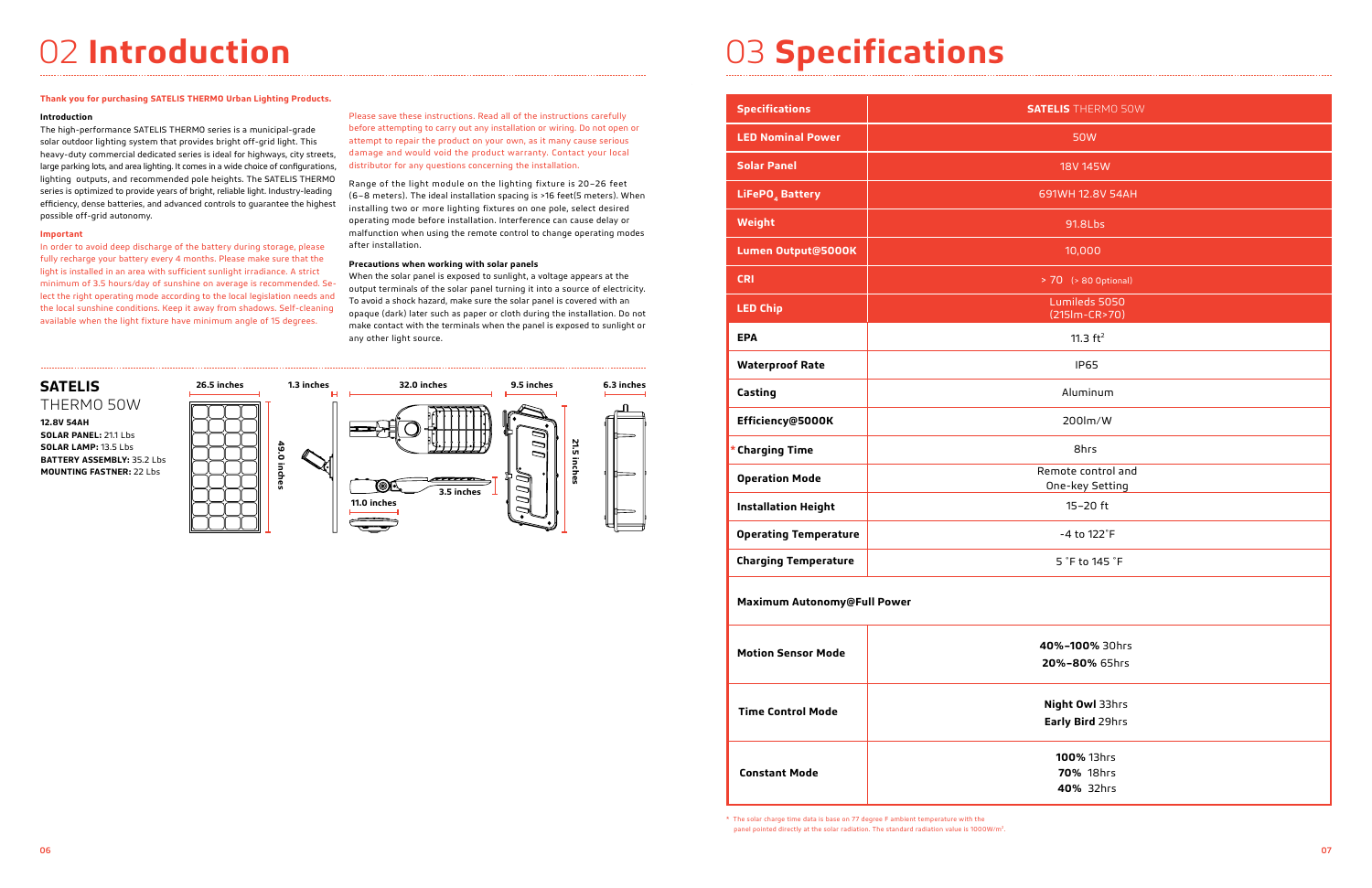

- 1. The LiFePO<sub>4</sub> -battery-powered SATELIS THERMO lights are visibly brighter than other outdoor solar lights, and their performance overall is more reliable.
- 2. To charge the battery fully may take up 6 to 12 hours.
- 3. Output will be reduced to 40% when the battery is below 40% of its capacity.
- 4. Battery will stop charging when the ambient temperature is below 5°F or above 145°F.

# **Battery Status is indicated by the red/green indicator on the lighting fixture as follows:**

- > Slow red light flashing (Every 2.5s) = Working
- > Slow red flashing (Every 5s)= Open circurt
- > Red light continuously on = Non-working
- > Quick red flashing (Every 0.5s)= Charge fault
- > Quick red flashing (Every 0.1s)= Over current or Short circurt

### **Storage**

To avoid over discharge of the battery during storage, please recharge the lighting fixture every 4 months. Use the dedicated charger to charge, reset the switch when done.

### **Battery Replacement**

- **1. Loosen the screws of the battery pack.**
- **2. Disconnect the wire connectors.**

- **3. Take out the battery pack.**
- **4. Replace with a new one, connect the wire connectors.**
- **5. Tighten the screws.**

### **(IAP) Intelligent Adaptive Program Battery Control Technology**

In order to extend the off-grid autonomy of the SATELIS THERMO 50W under shady trees, heavy rain, and thick clouds, our controllers now integrate an adaptive smart control feature to actively track battery capacity and adjust light output accordingly. Before integrating this feature, selecting a light output percentage on the remote would yield an accurate percentage of max LED brightness. Now with (IAP), the controller actively monitors the battery and regulates the electrical current to the LEDs. The controller makes light output of the selected percentage on the remote relative to battery capacity rather than max LED output. This smart-control feature can increase our

# 04 **Luminous Distribution** 05 **Battery Notes**

# **SATELIS** THERMO 50W Type III

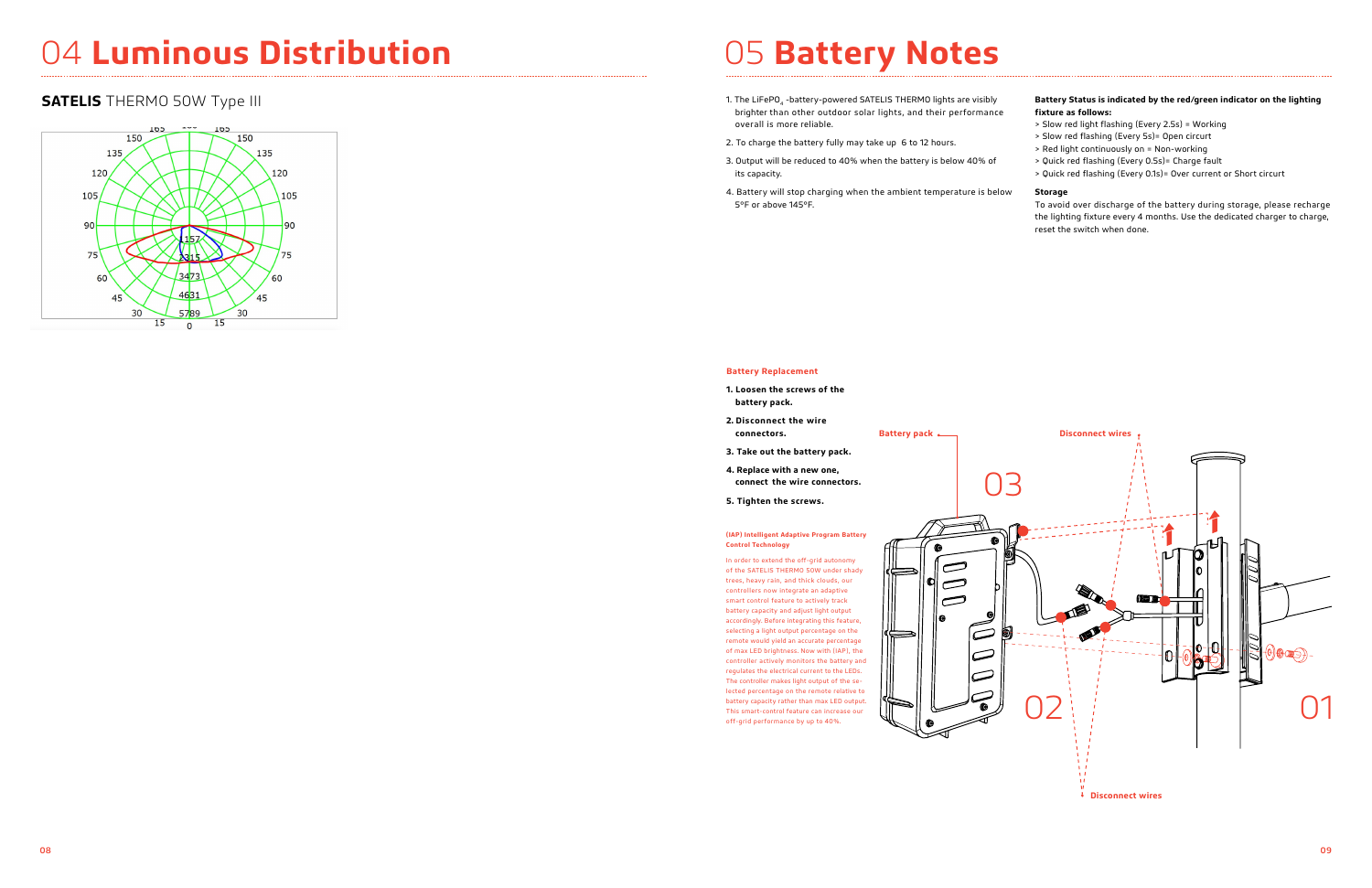# 06 **Installation and Wiring Compliance**

- 1. Installation and wiring must comply with the State and National Electrical Codes.
- 2. The SATELIS THERMO 50W models are intended for outdoor use only and should not be installed in an unventilated area, and shall be installed in an environment within the operational temperatures defined for the product.
- 3. The average sunshine in the installation area should be above 3.5 hours/day in order to ensure full function of the lighting fixture. Avoid areas with shades.
- 4. Before installation, if applicable, please ensure the light pole and its foundation are solid enough to withstand the lighting fixture(s).
- 5. Before installation, please ensure that the battery is fully charged. Install during sunny days if possible.
- 6. Before installation, please press the  $\bigcirc$  ON/OFF key in the remote control and check whether it shows a red light on the indicator. Please cover the panel and check if the light module turns on normally within 1 minute.

# **After Installation**

The lighting fixture will automatically turn on at night and turn off during daylight.

# **Important**

Always orient the solar panel facing the equator (e.g. facing south if in northern hemisphere).

Always have a tilt angle of at least 15° to avoid dust accumulation (0°=horizontal plane).

### **For example: STLSTDTH503SFGY**

This means the customer wants a SATELIS THERMO 50 watt, 3000K CCT, Slip Fitter installation, with a gray finish.

**DO NOT** send the sample number directly to our sales. Use the information in the chart above to create a model number with the correct series, wattage, temperature, mounting option, and finish for the product that you want.

| <b>Series</b>                      | <b>Wattage</b>      | <b>Color</b><br><b>Temperat</b>              |
|------------------------------------|---------------------|----------------------------------------------|
| <b>STLSTDTH=</b><br>SATELIS THERMO | 50=50W 10000 Lumens | $3 = 3000K$<br>4=4000K<br>5=5000K<br>6=5700K |
|                                    |                     |                                              |

| <b>Wattage</b>      | <b>Color</b><br><b>Temperature</b>           | <b>Mounting</b><br><b>Options</b> | <b>Finish</b>                |
|---------------------|----------------------------------------------|-----------------------------------|------------------------------|
| 50=50W 10000 Lumens | $3 = 3000K$<br>4=4000K<br>5=5000K<br>6=5700K | <b>SF</b> =Slip Fitter            | GY=Gray<br><b>BZ</b> =Bronze |
| Ξ.<br>3SFGY         |                                              | -                                 |                              |

# 07 **Ordering Information Chart**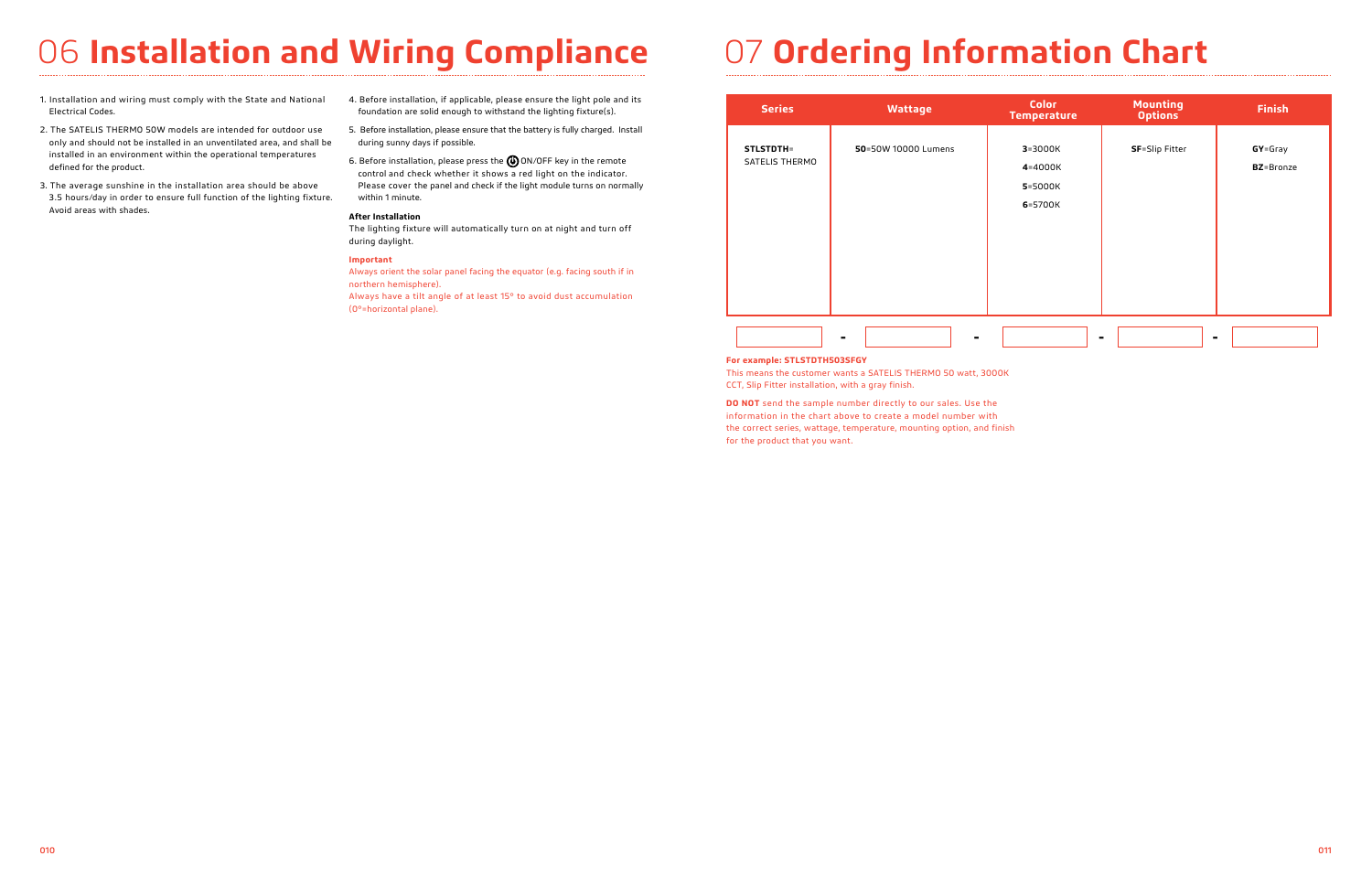# 08 **Mounting Accessories**

# **SLIP FITTER SOLAR PANEL SUPPORT BASE**—CUTAWAY





Create 2 holes (diameter 0.5 inch) in the middle of pole, create 1 hole (diameter 1.5 inch, 2.6 inch long) between the 2 holes.

If your round pole size is over 3.1 inches, or you need a square pole, please contact the pole manufacturer for the tenon adapter.

# **POLE ASSEMBLY TENON ADAPTER**

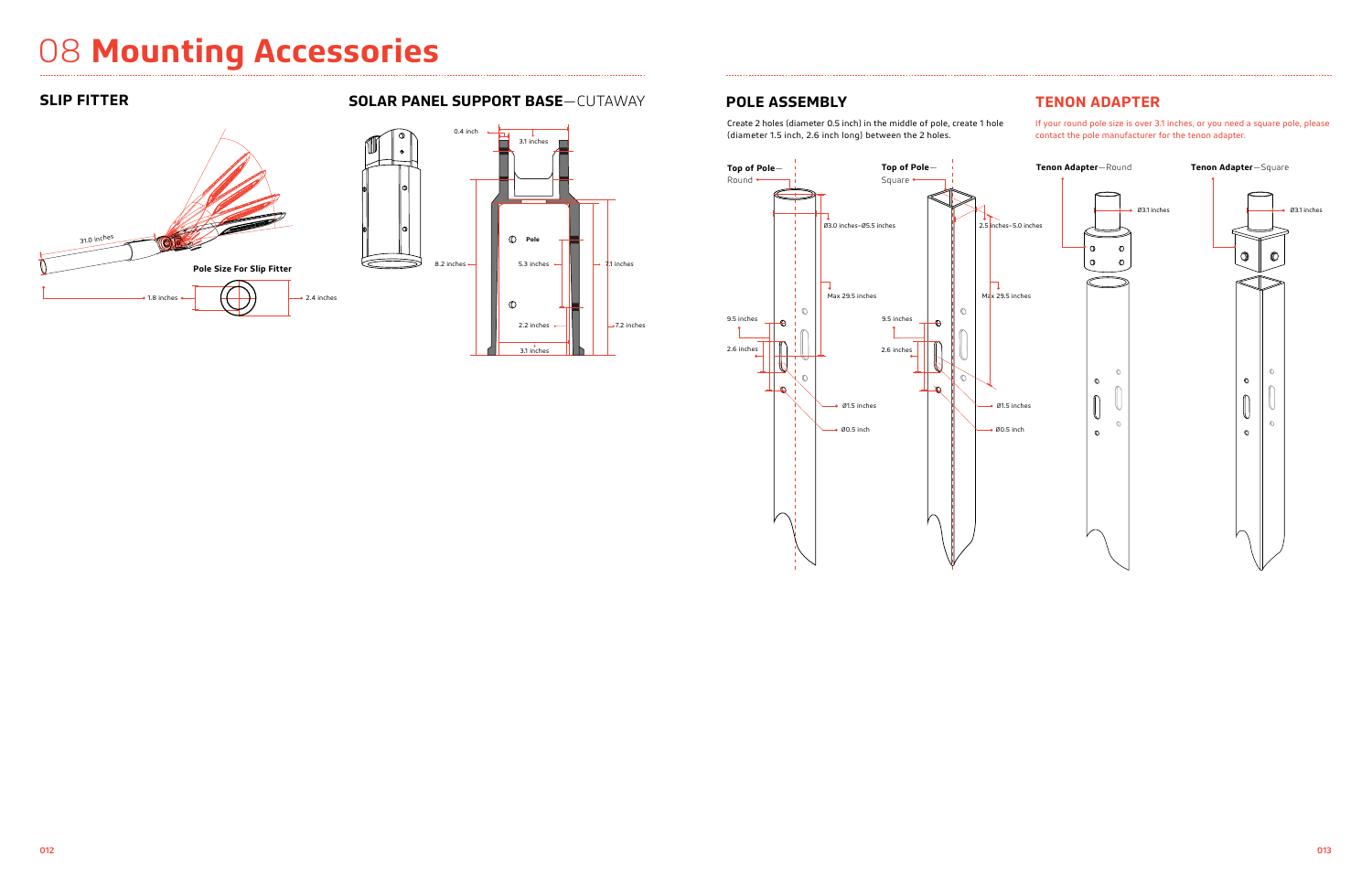# 09 **Installation**

# **SATELIS** THERMO 50W

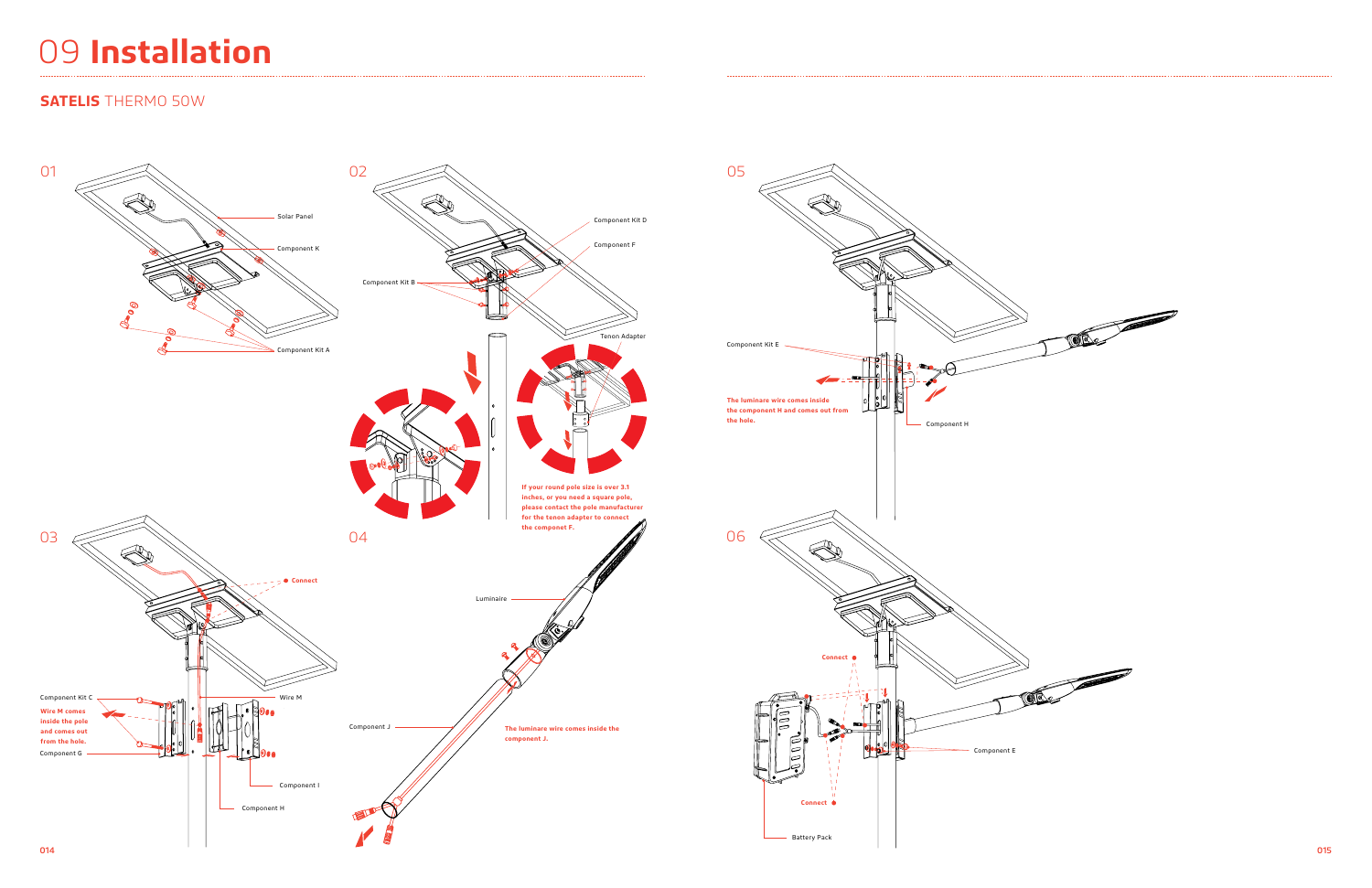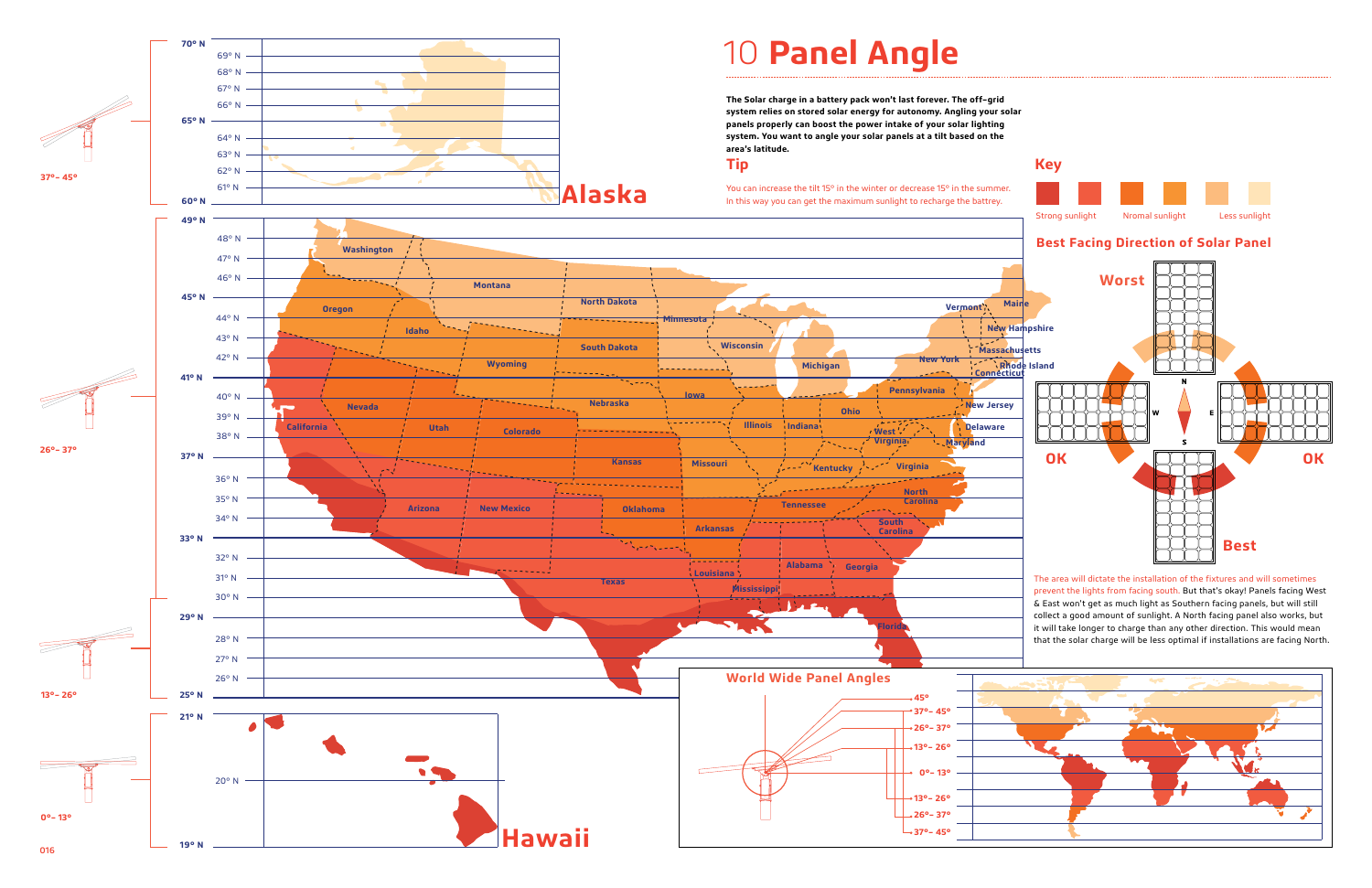f

# 11 **Remote Control Guide**

### **1. On/Off**

When off is selected, the light will stop working. The solar panel will not charge the battery and the battery will not supply electricity to the light.

### **2. Connect/Test**



Remote control device can be connected with any lighting fixture. When all cables are connected and solar panel detectes sunlight, the fixture will automatically turn on. To test, press the "Test" button once, the LED light will turn on to indicate the fixture has been turned on. During the day time, the indicator will slowly flashing red. That means the battery is charging.

**piece at the bottom to make the remote turn on.**

**The range of the remote control to the indicator is 16ft (Day time) to 33ft (Night time). Because the sunlight will impact the signal of the remote control, we suggest our users to setup the mode before they install the light.** 16ft–33ft

## **3. 40%~100% Motion Sensor Mode**

Constant 40% brightness (turns on at dusk, turns off at dawn); 100% brightness turns on for 2 minutes when motion is detected.



### **4. 20%~80% Motion Sensor Mode (Default)**

Constant 20% brightness (turn on at dusk, turn off at dawn); 80% brightness turns on for 2 minutes when motion detected.



# **5. Night Owl Mode**

Changes as natural light decreases/increases (turns on at dusk); 70% brightness for 0.5 hour, 100% brightness for 3.5 hours, 70% brightness for 1 hour, 50% brightness for 1 hour, 20% brightness for 5 hours (turns off at Dawn).

### **6. Early Bird Mode**

Changes as natural light decreases/increases with increased brightness near dawn for early risers (turns on at dusk); 70% brightness for 0.5 hour, 100% brightness for 3.5 hours, 70% brightness for 1 hour, 50% brightness for 1 hour, 20% brightness for 4 hours, 100% brightness for 1 hour (turns off at Dawn).

### **Important**

Dust and dawn time can vary for different locations and seasons. The sensors in our products will monitor the light levels where it is installed. The time period shown in the chart above is just an example to help you understand the different lighting modes.

# **(IAP) Intelligent Adaptive Program Battery Control Technology**

In order to extend the off-grid autonomy of the SATLIES THERMO 50W under shady trees, heavy rain, and thick clouds, our controllers now integrate an adaptive smart control feature to actively track battery capacity and adjust light output accordingly. Before integrating this feature, selecting a light output percentage on the remote would yield an accurate percentage of max LED brightness. Now with (IAP), the controller actively monitors the battery and regulates the electrical current to the LEDs. The controller makes light output of the selected percentage on the remote relative to battery capacity rather than max LED output. This smart-control feature can increase our off-grid performance by up to 40%.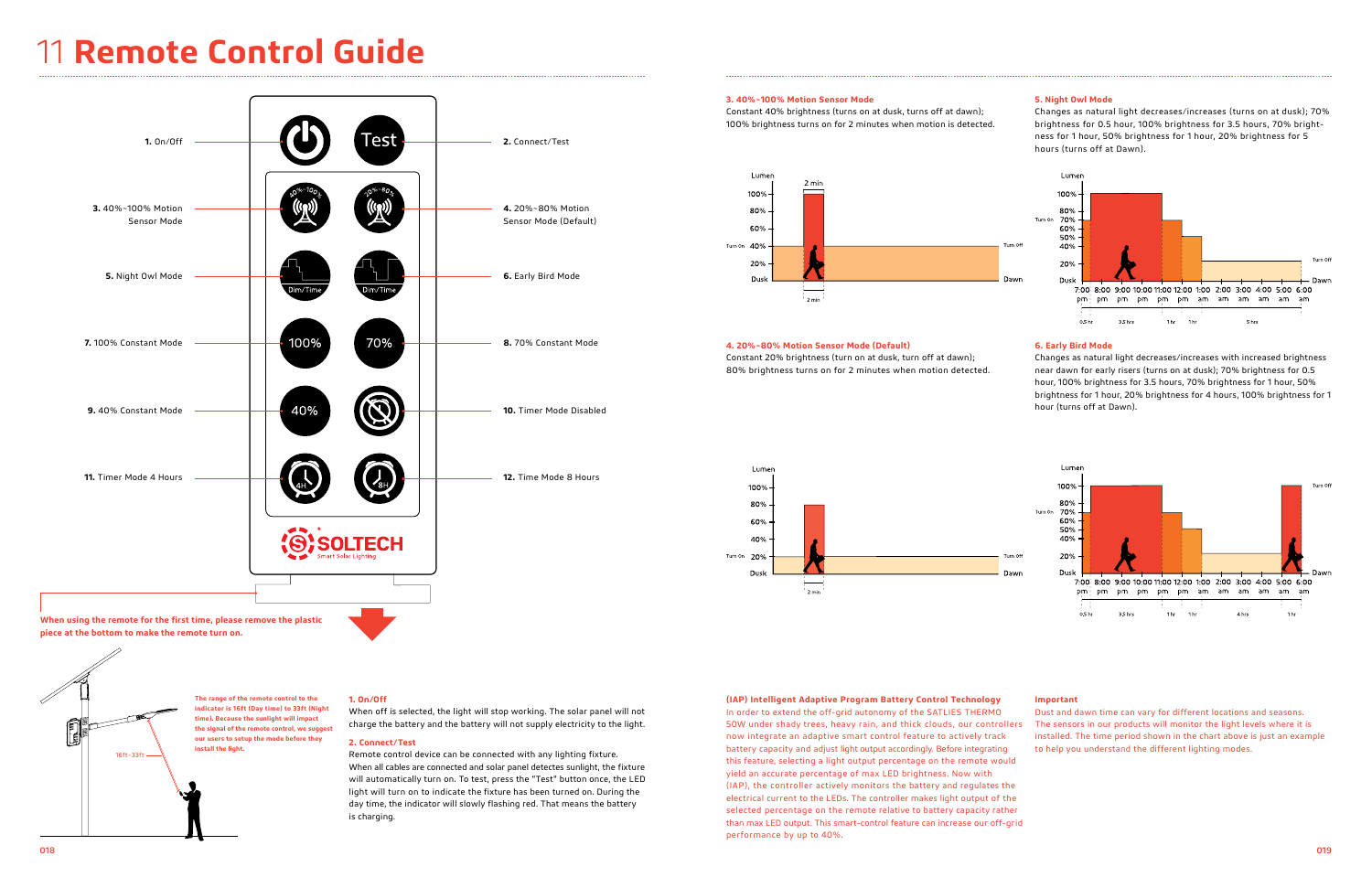# 11 **Remote Control Guide**

# **8. 70% Constant Mode**

70% brightness from dusk to dawn.



# **9. 40% Constant Mode**

40% brightness from dusk to dawn.



## **10. Timer Mode Disabled**

Press this button to turn off Timer Mode; settings revert back to before Timer Mode was last activated.

### **7. 100% Constant Mode**

100% brightness from dusk to dawn.



pm pm pm pm pm pm am am am am am am

# **11. Timer Mode 4 Hours**

This is an additional mode which can work with any other modes. For example: press this button at any time after you turn on 70% Constant Mode. If the light turns on at 7pm at dusk, it will turn off at 11pm. It will repeat the same schedule hereafter until it is canceled by pressing Timer Mode Disabled. This is an additional mode which can work with any other modes. For example: press this button at any time after you turn on 70% Con- stant Mode. If the light turns on at 7pm at dusk, it will turn off at 3am. It will repeat the same schedule hereafter until it is canceled by pressing Timer Mode Disabled.

# **12. Time Mode 8 Hours**



### **Important**

Dust and dawn time can vary for different locations and seasons. The sensors in our products will monitor the light levels where it is installed. The time period shown in the chart above is just an example to help you understand the different lighting modes.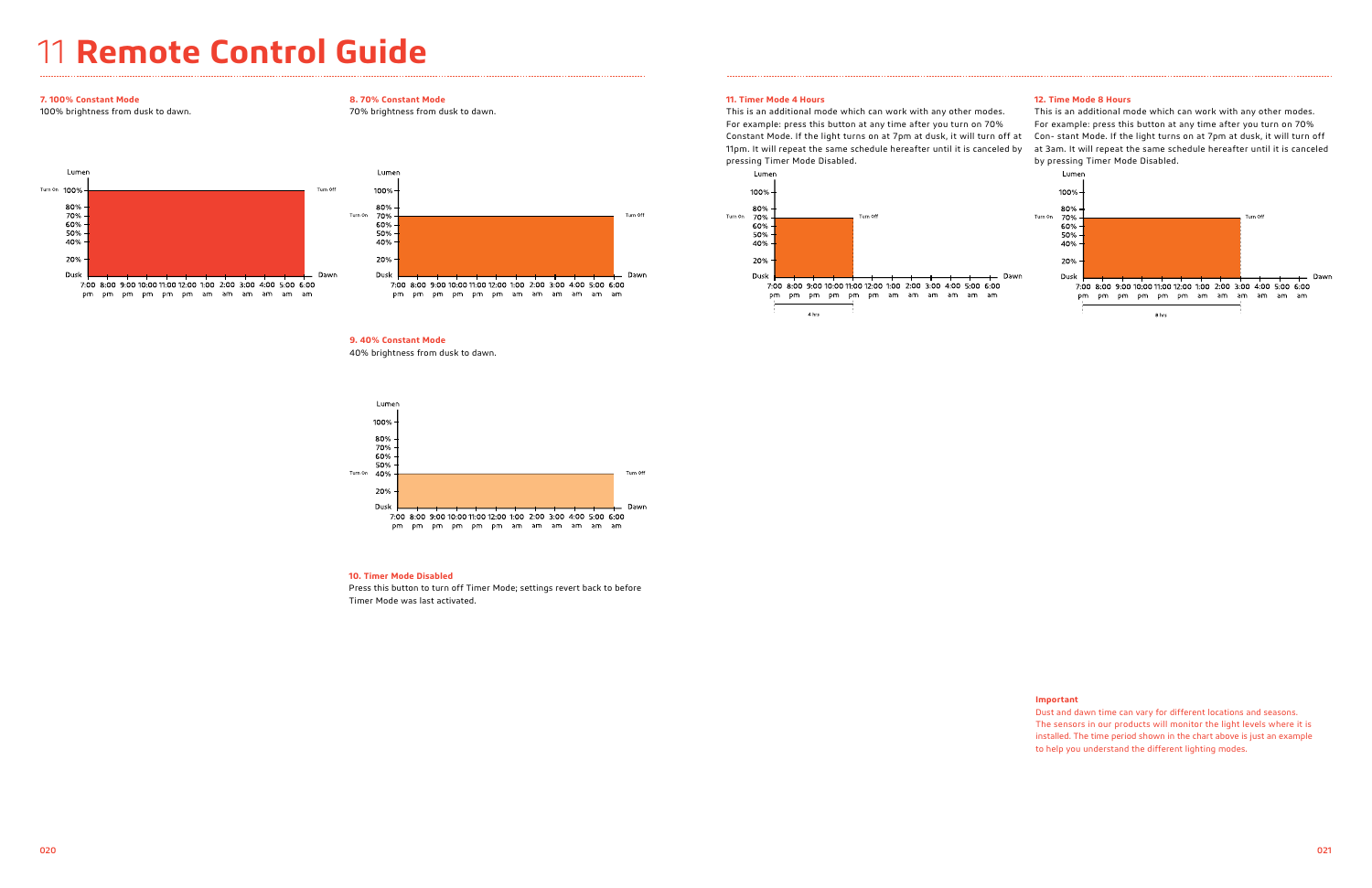*SOLTECH LLC reserves the right to update all product data sheets at any time. Consult SOLTECH marketing specialists for publication updates at hello@soltechlighting.com*

na ngan nasarawa. *Copyright©2020–2021 SOLTECH LLC, All Rights Reserved.*

**SATELIS THERMO products are covered by a 5 year limited warranty. SATELIS THERMO urban light warrants to the original purchaser that this product is free from defects in materials and workmanship for the period of 5 years from date of purchase. To obtain warranty service please contact your local distributor or sales rep for further instruction.** 



1460 Park Avenue. Emeryville CA 94608 USA

www.soltechlighting.com